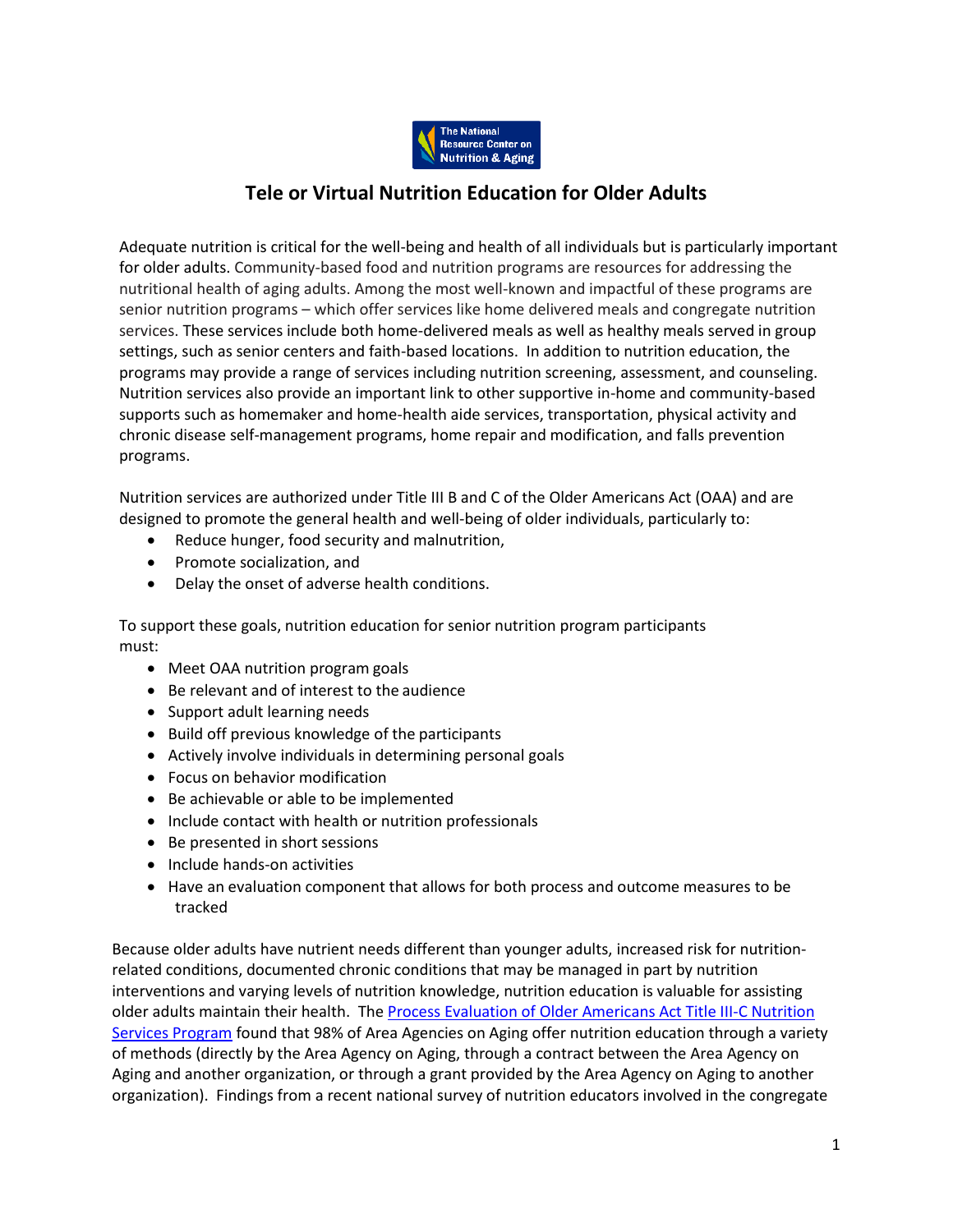nutrition and home-delivered meal programs suggests that knowledge of and use of free and low-cost nutrition education materials for older adults is limited. $1$ 

# *Use of Technology by Older Adults*

Older adults use technology at a lower rate than the general population. Individual characteristics such as age, education level, socio-economic, health, disability status and perception of technology—all influence availability, access, and use. Other factors include rate of innovation, quality of the interactions between older adults and technology, and individual knowledge about aging. Rural with limited internet may also limit access. These factors may need to be addressed before older adults are able to use technology-based interventions. Training programs have been developed to address some of these issues. Due to lower income, some older adults may not have devices or access to new technology. It might be useful for programs to review the factors and learn about technology availability and access prior to implementing new programs using technology with older adults.  $2^2$ 

# *The Need for Tele or Virtual Nutrition Education Programming*

Many senior nutrition programs leverage technological solutions to provide nutrition education. Access to virtual programming remains a critical need especially during times of restricted attendance at inperson gatherings (e.g., COVID-19 pandemic, emergency situations, etc.) and also allows those who may be unable to attend in-person education on an ongoing or fluctuating basis (due to health concerns, functional limitations, inclement weather, homebound status, and limited transportation) to participate. As such, it is important that senior nutrition programs are aware of how best to incorporate in-person nutrition education to a virtual setting and understands the variety of nutrition education resources available for older adults.

The purpose of this brief is to curate available resources to support the provision of credible tele or virtual nutrition education for community-residing older adults, which has been overseen by a registered dietitian or person of similar expertise.

What does offering tele or virtual nutrition education resources mean? It means providing nutrition education via a mechanism that is not in-person. It means using methodologies and devices that range from the in-person telephone conversations to on-line computer sessions.

at <https://pdfs.semanticscholar.org/be3d/a1effcd708a4b91f3d22cf04eb106f0de4bc.pdf>.

<sup>&</sup>lt;sup>1</sup> Riccardo, C. (2018). Nutrition education for older adults in congregate and home delivered meal sites: What is taught, what do we know, and where do we go? Available

<sup>&</sup>lt;sup>2</sup> Brown, L.E. and Strommen, J. (2019). Training younger volunteers to promote technology use among older adults. Available a[t https://sdsu.app.box.com/s/4bciiodwx6n3wllhqqzjskabxka3014z](https://sdsu.app.box.com/s/4bciiodwx6n3wllhqqzjskabxka3014z).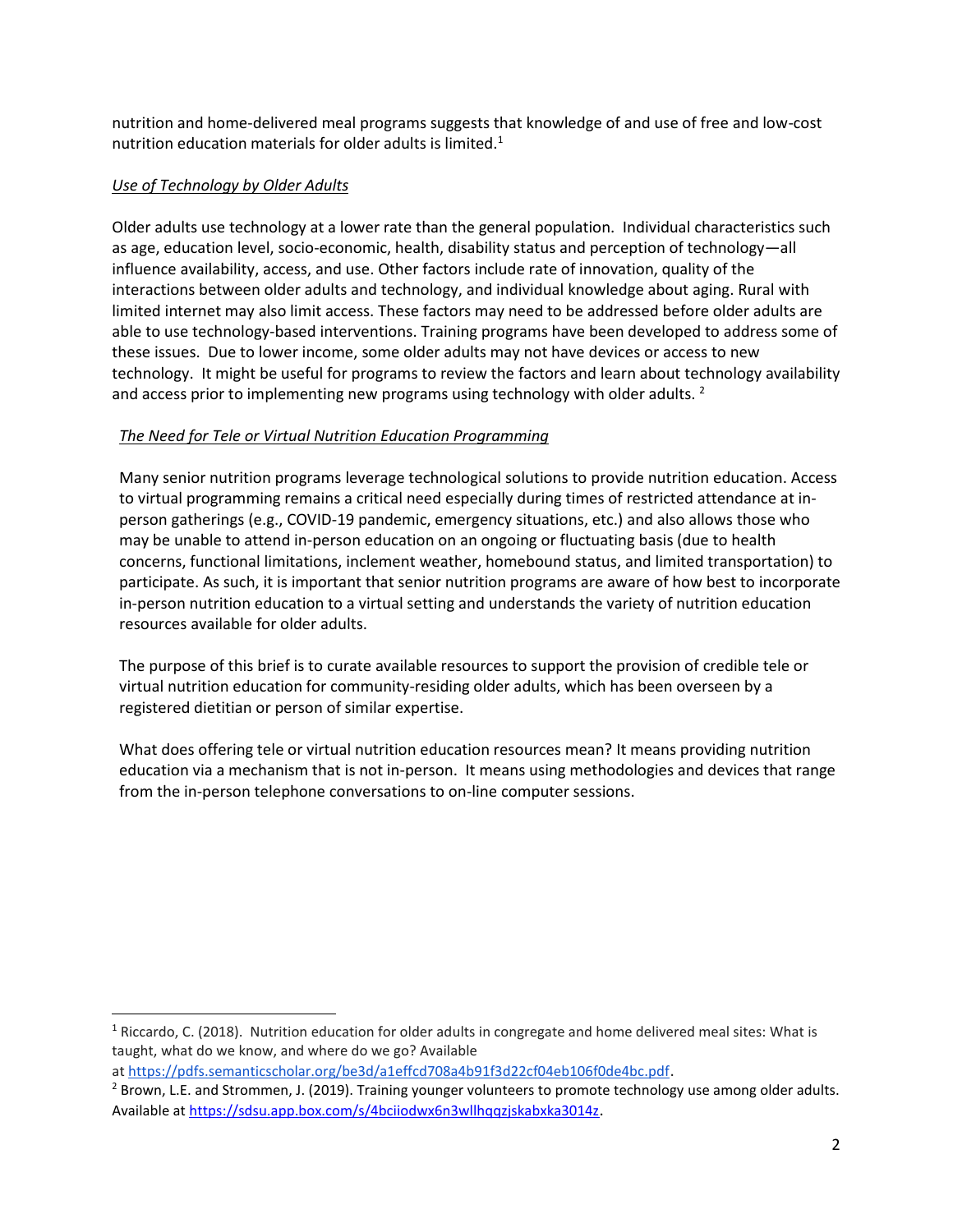*Resources for Participation in Tele or Virtual Learning*

- Equipment
	- o Computer, tablet, smartphone, landline telephone, television
	- Internet access
		- o At home
		- o Complimentary free 'Wi-Fi'
- Platform
	- $\circ$  Most are free but users need to be mindful of privacy requirements of each platform
- **Instructions** 
	- $\circ$  Sent to clients via email, regular mail, delivered with meals, or offered verbally by phone

The first step in offering tele or virtual nutrition education is to assess your organization and clients. Explore what using either tele or virtual might mean by considering the following:

- 1. Clarify what tele or virtual means for your organization does it mean delivering educational sessions by telephone, online or a combination of both? Will you create these sessions, or will you leverage available online resources? Do your staff have the training necessary for meaningful telephone or online interactions?
- 2. Consider the devices and technology access of the seniors you serve. What do they have access to? Do they have access to landline or cell telephones, problems with cell phone reception, cable television, computer hardware (such as tablets, desktop computers, laptops) and highquality internet service? What can your seniors afford? Do your seniors have the training, or can they access the training needed to use these resources? Is technical assistance and support available if there are difficulties? *Under the Major Disaster Declaration (MDD) and the COVID-19 Coronavirus Aid Relief and Economic Security Act (CARES), states may allow organizations to purchase technology and support. However, these monies are limited, so there is a role for continuing community partnerships. Some local philanthropic or civic organizations or businesses may donate or provide other support.*
- 3. What resources are available for your organization's staff? Does the organization need to upgrade their systems, equipment, technical support, or access help for trouble shooting? Does the staff have ongoing technical support? Does the staff need additional training?
- 4. Provide detailed instructions to all participants so that they understand how to access the sessions and use the technology.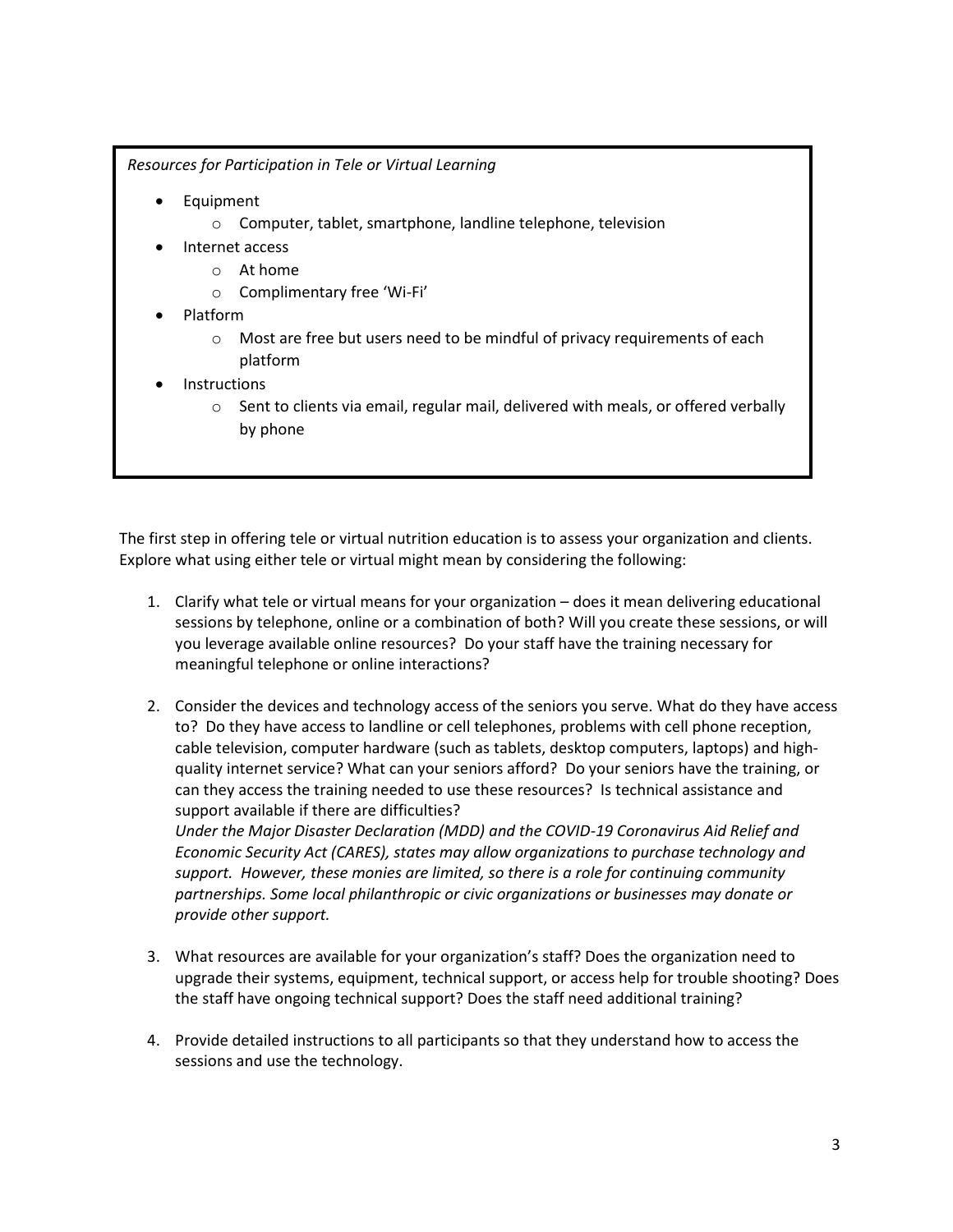- 5. Emphasize the dual role of tele or virtual nutrition education tele or virtual sessions provide an opportunity for social support, networking and important education which all have a positive impact on health and well-being.
- 6. Know your audience, know your seniors. Learning is a continuum. Adult learners are different than learners who are children. Adult learners are often self-directed, bring their life experiences and knowledge to a situation, are goal oriented and so want information that is relevant and practical. Older adults respond to different learning methods, information, practices. Some older adults gravitate to fun activities. Others are interested in life-long learning opportunities. For some, story sharing, emotional context, self-efficacy, or tips for changing behavior are important. For others, new facts in context are important, so they can relate it to their life experience. Whatever method is chosen, the information and application activities need to be engaging.
- 7. Keep it simple make sure participants are clear about the focus for each tele or virtual session. Provide or reiterate learning objectives in a client-focused way so the clients are clear on the benefits of the session.
- 8. Check in early and often with clients to evaluate what they are learning, their satisfaction with the tele or virtual format and ways in which the educational session can be improved.
- 9. Promote engagement and platforms that facilitate the opportunity to see and interact with all participants so that they are connected to the session leader and fellow session attendees.

# *Different Approaches to Tele or Virtual*

There are several ways to provide nutrition education offerings in a tele or virtual setting, for example:

#### Computer-free methods

- Telephone: individual or group
- Public television, Local cable station, residential housing TV broadcast
- Mail (handouts, newsletters, instructions)

#### Computer methods

- Email
- Video call using a smart phone and the video application, individual or group
- Video public, such as a You Tube or Vimeo video cooking demonstration that would be available on several devices such as a computer, tablet, or smart phone

Examples of video platforms (for video call or video public) your organization can use to go virtual include the following:

- Zoom<https://zoom.us/>
- Facebook Live or Messenger Video Cha[t https://www.messenger.com/](https://www.messenger.com/)
- YouTube<https://www.youtube.com/>
- Apple FaceTim[e https://support.apple.com/](https://support.apple.com/guide/iphone/make-and-receive-calls-iph7801d5771/ios)
- Google Hangout Video<https://hangouts.google.com/>
- Whatsapp Video Cha[t https://www.whatsapp.com/](https://www.whatsapp.com/)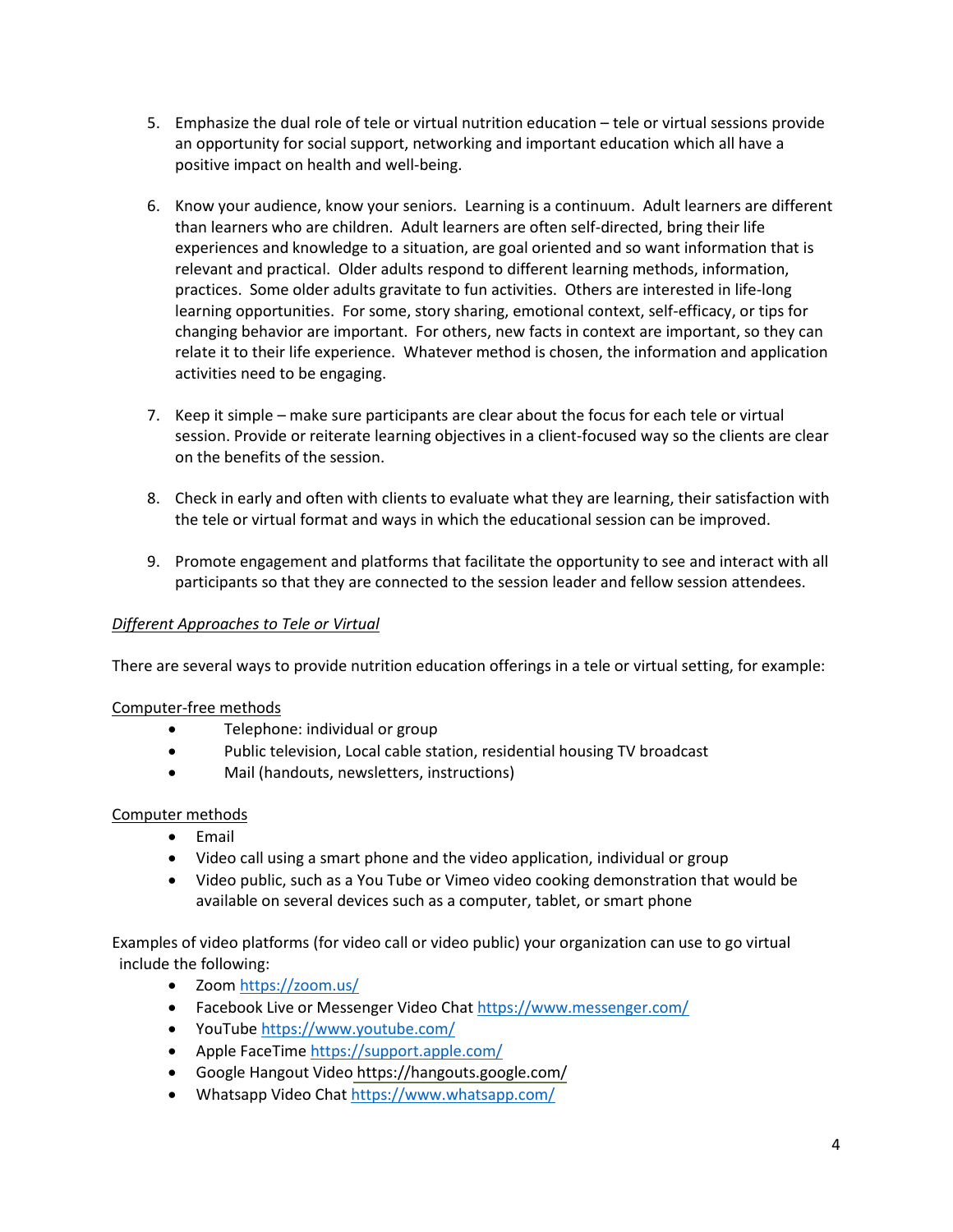- Skype<https://www.skype.com/en/>
- Telehealth platforms such as Healthie, or Simple Practice

#### *Resources to Help Your Organization Offer Virtual Nutrition Education*

#### *Interacting with Remote Audiences*

Topic: Promoting Technology with Older Adults Organization: South Dakota University, North Dakota University Website:<https://sdsu.app.box.com/s/4bciiodwx6n3wllhqqzjskabxka3014z>

Topic: Reaching a Remote Audience Organization: National Council on Aging Website: [https://d2mkcg26uvg1cz.cloudfront.net/wp-content/uploads/Tools-for-Reaching-a-Remote-](https://d2mkcg26uvg1cz.cloudfront.net/wp-content/uploads/Tools-for-Reaching-a-Remote-Audience.pdf)[Audience.pdf](https://d2mkcg26uvg1cz.cloudfront.net/wp-content/uploads/Tools-for-Reaching-a-Remote-Audience.pdf)

Topic: Virtual event polling and quizzes Organization: Slido Website:<https://www.sli.do/>

Organization: National Resource Center on Engaging Older Adults Topic: Capacity Building for Remote Programming During COVID-19 Website: [https://www.engagingolderadults.org/engaged-webinar-capacity-building-for-remote](https://www.engagingolderadults.org/engaged-webinar-capacity-building-for-remote-programming-during-covid19)[programming-during-covid19](https://www.engagingolderadults.org/engaged-webinar-capacity-building-for-remote-programming-during-covid19)

#### *Technology Focused Educational Resources for Older Adults*

Organization: Senior Planet Topic: Tech Basics Website:<https://seniorplanet.org/coronavirus-2/>

Organization: AARP Topic: Technology Workshops Website:<https://learn.aarp.org/>

#### *Technology Vendors for Organizations*

Organization: Tech Soup Topic: Providing non-profits access to needed technology Website:<https://www.techsoup.org/>

#### *Virtual Training Courses for Older Adults*

Organization: Self Help Community Services Inc Topic: Virtual Senior Center Website:<http://vscm.selfhelp.net/service>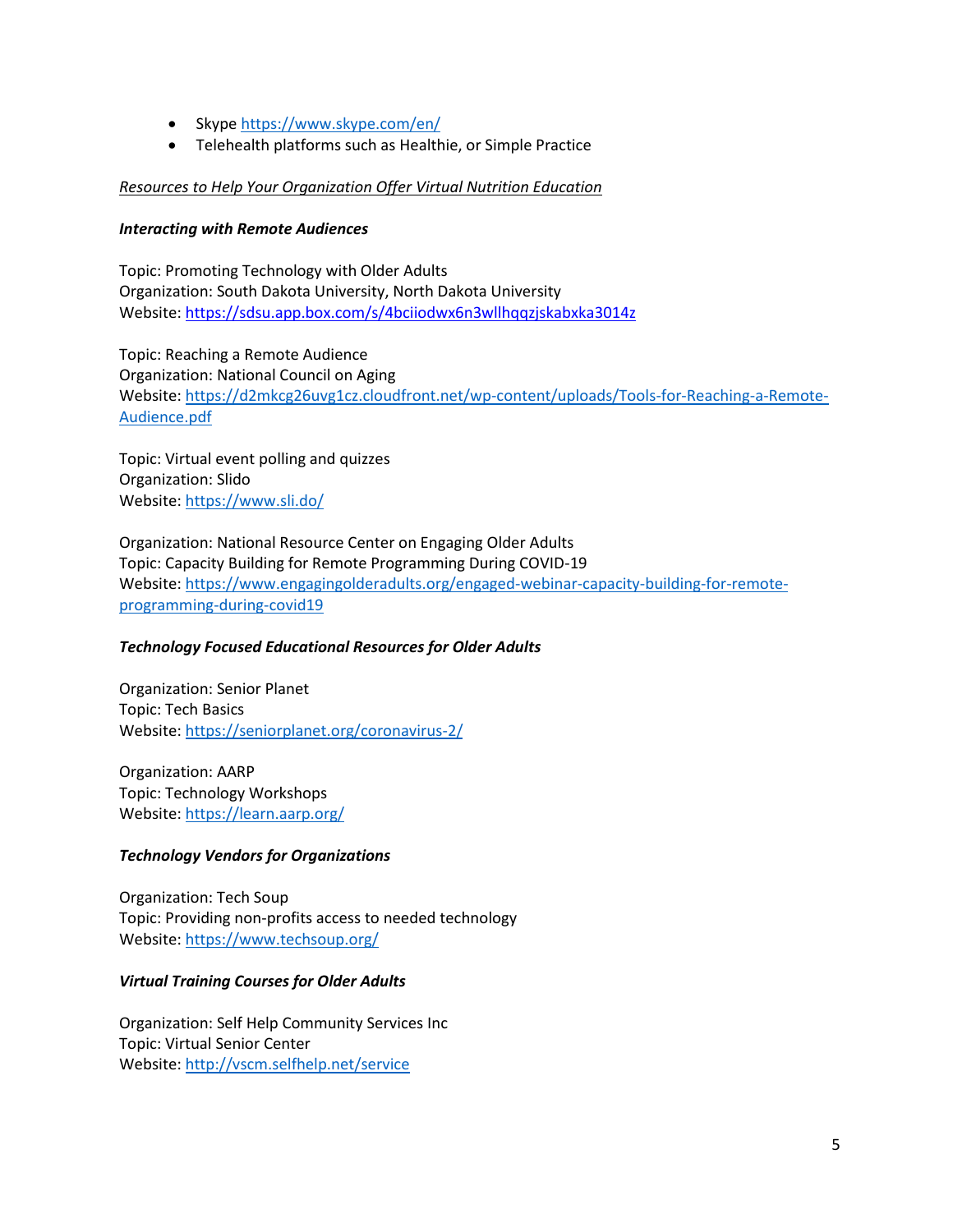Organization: Mather Lifeways Topic: Telephone based learning Website:<https://www.mather.com/neighborhood-programs/telephone-topics>

Organization: DOROT Topic: Online learning for older adults Website:<https://www.dorotusa.org/our-programs/at-home/university-without-walls>

# *Nutrition Education Resources Applicable for Older Adult Populations*

# **Go4Life**

Agency: National Institute on Aging, Department of Health and Human Services (DHHS)

Website:<https://go4life.nia.nih.gov/>

Overview: Go4Life, an exercise and physical activity campaign, is designed to help include exercise and physical activity into a daily routine.

Resources:

- Go4Life Month toolkit
- Infographics/Posters
- Exercise Guides
- Age Pages Brochures
- Speaker Toolkit

# **Healthy Eating**

Agency: National Institute on Aging, DHHS Website: https:/[/www.nia.nih.gov/health/healthy-eating](http://www.nia.nih.gov/health/healthy-eating) Overview: Articles and resources that include smart food choices, shopping for healthy food on a budget, and vitamins and minerals needs for older people. Limited downloadable materials.

Resources:

- Articles on current healthy eating topics
- Infographics

#### **Nutrition.gov**

Agency: United States Department of Agriculture (USDA)

Website: https:/[/www.nutrition.gov/subject/life-stages/seniors](http://www.nutrition.gov/subject/life-stages/seniors)

Overview: Nutrition.gov serves as a gateway to reliable resources on food, healthy eating, physical activity, and food safety. Links to information from Federal agencies, nongovernmental organizations, and universities with expertise in food and human nutrition. Information is arranged by audience and topic. Website also includes a Frequently Asked Question section. The site is updated regularly by a staff of Registered Dietitians at the Food and Nutrition Information Center (FNIC) located at the National Agricultural Library (NAL).

Resources:

• Online links to browse by subjects that include audience (Older Adults), basic nutrition, diet and health conditions, dietary supplement, food assistance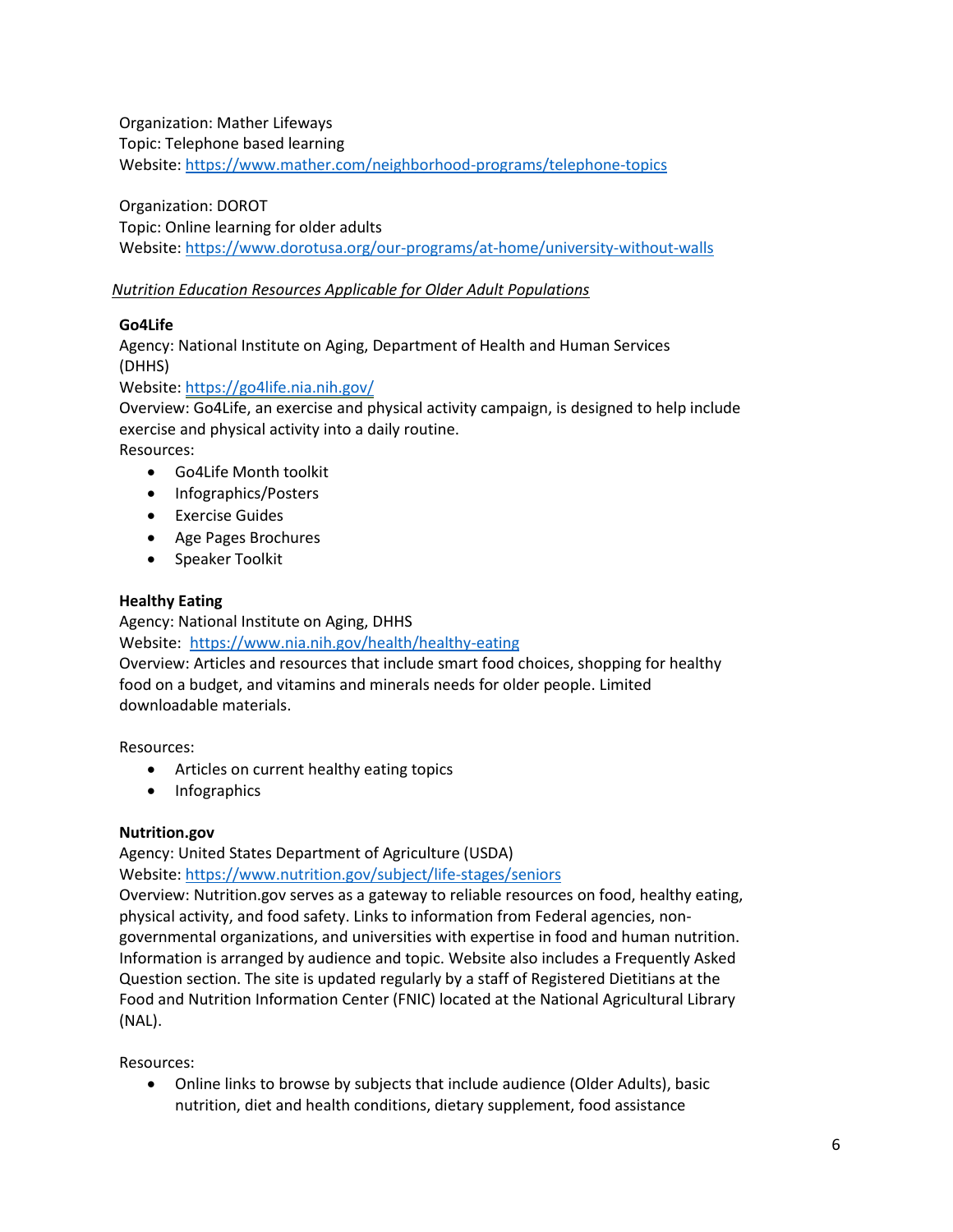programs, health weight, shopping, cooking, and foodsafety.

- Educational materials, videos, tool kits
- Spanish materials included

#### **Food and Nutrition Information Center-National Agriculture Library**

Agency: USDA

Website: https:/[/www.nal.usda.gov/fnic/older-individuals](http://www.nal.usda.gov/fnic/older-individuals)

Overview: Under Lifecycle Nutrition resources for older adults which include healthy eating, nutritional challenges related to aging, food safety issues, Meals on Wheels, and other assistance programs.

Resources:

- Comprehensive list of Federal and State online resources
- A variety of nutrition and health related topics
- Educational materials, videos, tool kits
- Spanish materials included

# **Choose MyPlate.gov**

Agency: USDA

Website: https:/[/www.choosemyplate.gov/](http://www.choosemyplate.gov/)

Overview: MyPlate illustrates the five food groups which are the building blocks for a healthy diet. Topics also included are food waste, food safety, and physical activity. Excellent information for older adults included on the site.

Resources:

- Tip sheets
- Toolkits
- Print materials/videos
- Seasonal resources
- Quizzes
- Infographics
- MyPlate graphics
- Spanish materials included

#### **MyPlate for Older Adults**

Organization: The Jean Mayer USDA Human Nutrition Research Center on Aging (HNRCA), Tufts University

Website:<https://hnrca.tufts.edu/myplate/>

Overview: MyPlate for Older Adults provides examples of foods that support a healthy diet. MyPlate for Older Adults corresponds with the federal government's 2015-2020 Dietary Guidelines for Americans.

Resources:

• MyPlate of Older Adults PDF Printable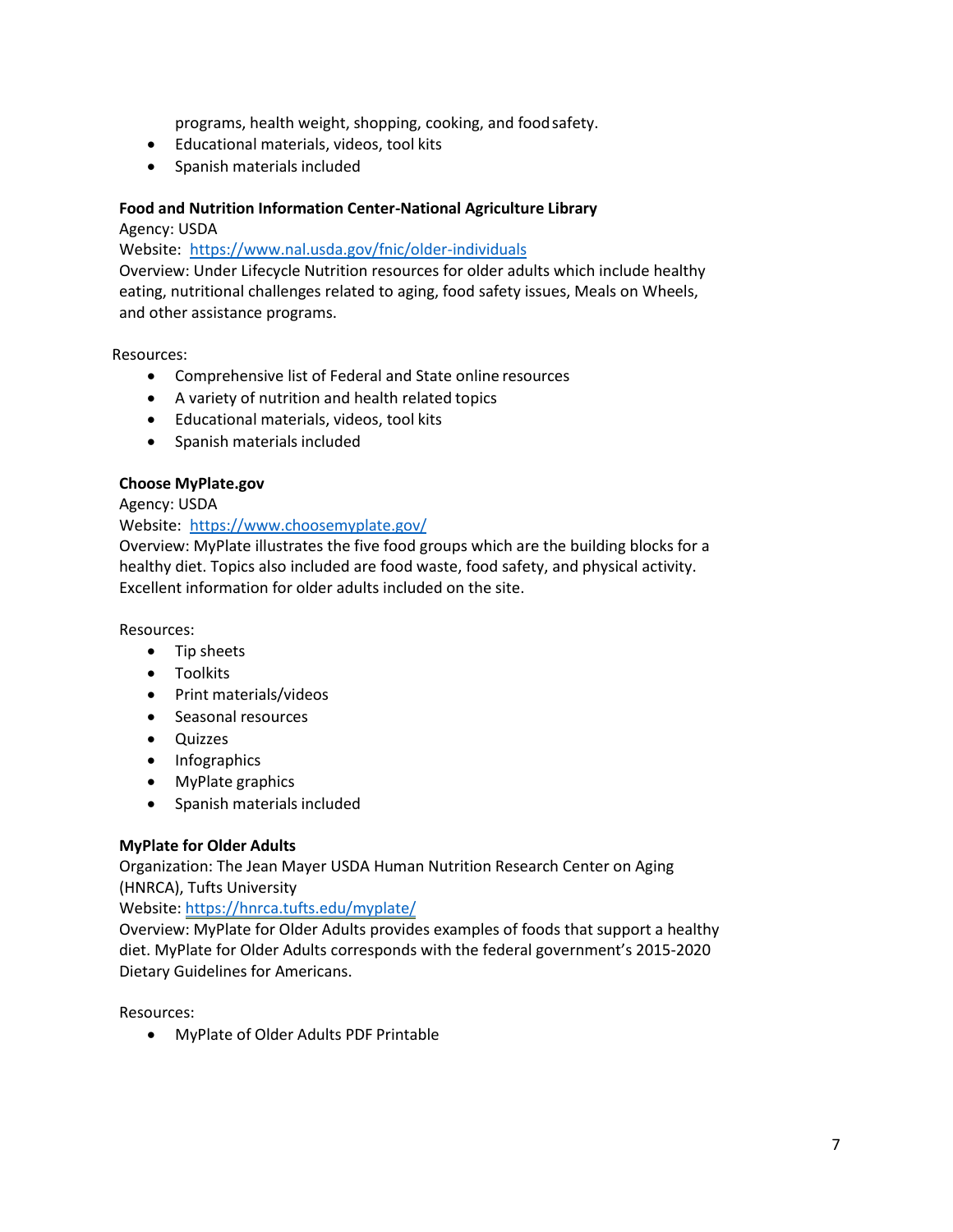# **Foodsafety.gov**

Agency: USDA Website: https:/[/www.foodsafety.gov/](http://www.foodsafety.gov/)

Overview: Federal food safety information including the latest news, alerts, and tips on safely handling and storing food to prevent food poisoning.

#### Resources:

- FoodKeeper App: Tool for Smart Food Storage
- Kitchen safety tips
- Holiday food safety
- Food recalls information

#### **Eat Healthy, Be Active Community Workshops**

Agency: Office of Disease Prevention and Health Promotion (ODPHP), (DHHS) Website: <https://health.gov/dietaryguidelines/2015/workshops/>

Overview: The Eat Healthy, Be Active community workshops are based on the Dietary Guidelines for Americans and the Physical Activity Guidelines for Americans. The workshops are used by community educators, health promoters, dietitians/nutritionists, cooperative extension agents, and others to teach adults in a wide variety of community settings.

Resources:

- Six 1-hour workshops include a lesson plan, learning objectives,talking points, hands-on activities, videos, and handouts
- Spanish version available

#### **SNAP-Ed Connection**

Agency: Food and Nutrition Services (FNS), USDA Website: <https://snaped.fns.usda.gov/snap-ed-works/nutrition-education> Overview: SNAP-Ed teaches people to shop for and cook healthy meals. Materials help people learn how to make their food dollars stretch. SNAP-Ed Connection provides many hands-on educational lessons and materials.

- Nutrition education curricula
- Nutrition education material
- Spanish material included
- Heathy and thrifty holiday menus
- Seasonal produce guide
- Success stories
- SNAP-Ed Library
- Recipes
- Photo gallery
- Farmers Markets materials
- Cooking demonstrations
- Cooking Matters Toolkit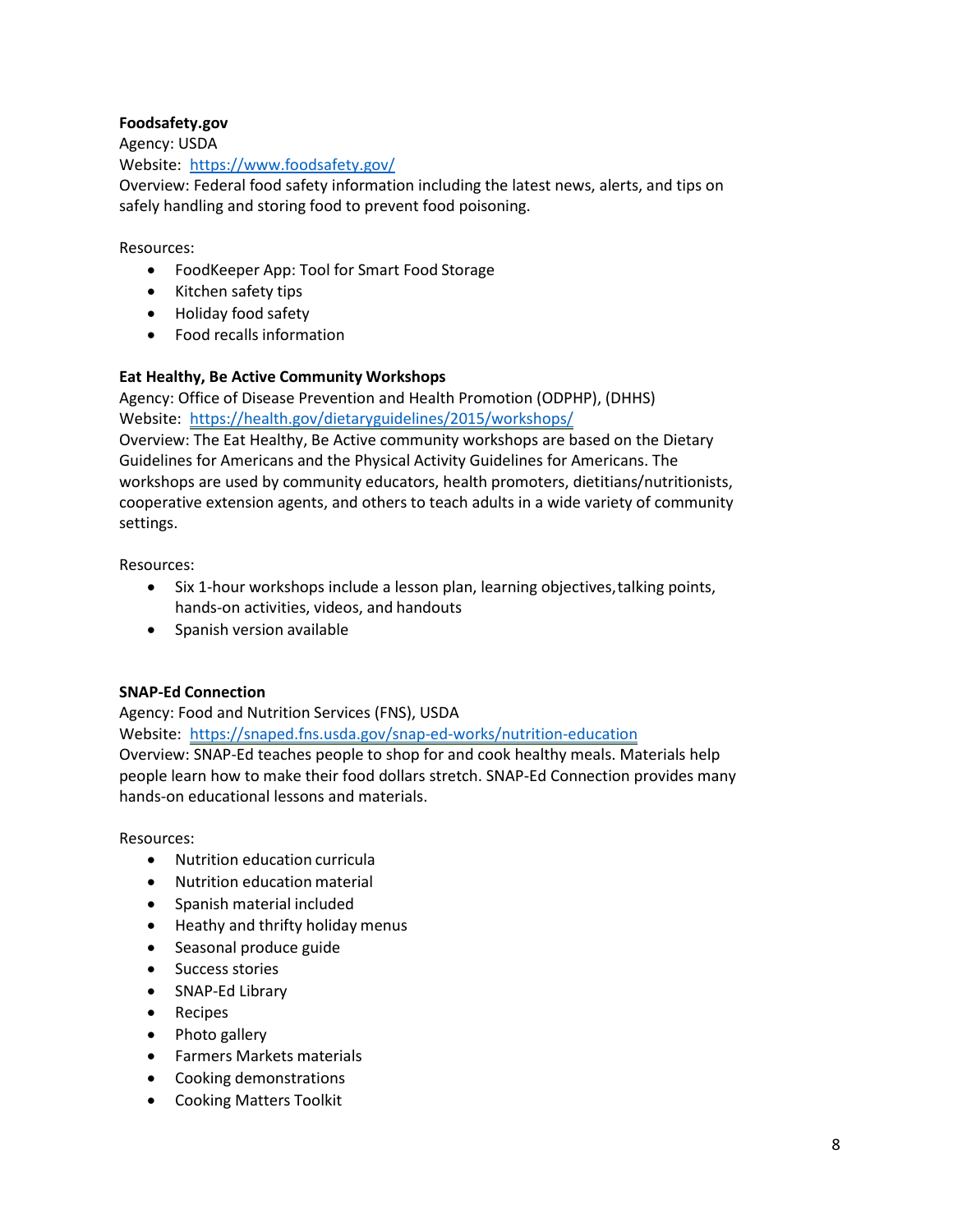# **Eat Smart Live Strong**

Agency: Food and Nutrition Services (FNS), USDA

[Website: https://snaped.fns.usda.gov/nutrition-education/fns-curricula/eat-](https://snaped.fns.usda.gov/nutrition-education/fns-curricula/eat- smartlive-) smartlive-strong

Overview: Eat Smart, Live Strong is an intervention designed to improve fruit and vegetable consumption and physical activity among individuals, 60-74-year-old.

Resources:

- Four session activity kit
- Promotional materials

#### **Dinner Tonight**

Agency: Texas A&M AgriLife Extension

Website:<https://agrilifeextension.tamu.edu/solutions/dinner-tonight> Overview: The Dinner Tonight program was developed to provide quick, healthy, cost effective recipes and meals.

Resources:

- Weekly video demonstrations on cooking tips and techniques, nutrition topics, menu planning basics and information on healthy living
- Weekly newsletter

# **National Health Observances**

Agency: Office of Disease Prevention and Health Promotion (ODPHP), DHHS Website: <http://www.healthfinder.gov/nho/default.aspx>

Overview: National Health Observances (NHOs) are special days, weeks, or months dedicated to raising awareness about important health topics. The NHO calendar provides links to organizations sponsoring NHOs and email contacts for more information and to access materials that support awareness efforts.

Examples:

- February-American Heart Month
- June-National Safety Month
- September-Fruits & Veggie-More Matters Month
- November-American Diabetes Month

#### **Food Demonstration Guide** Agency:

Arizona Nutrition Network Website: [https://www.azhealthzone.org/uploads/media/documents/food](https://www.azhealthzone.org/uploads/media/documents/food-demonstration-guide-2019.pdf)[demonstration-guide-2019.pdf](https://www.azhealthzone.org/uploads/media/documents/food-demonstration-guide-2019.pdf)

Overview: Created for those who provide food demonstrations. It contains information, advice, and resources for planning and executing a successful food demonstration.

- Types of food demonstrations
- Keys to a successful food demonstration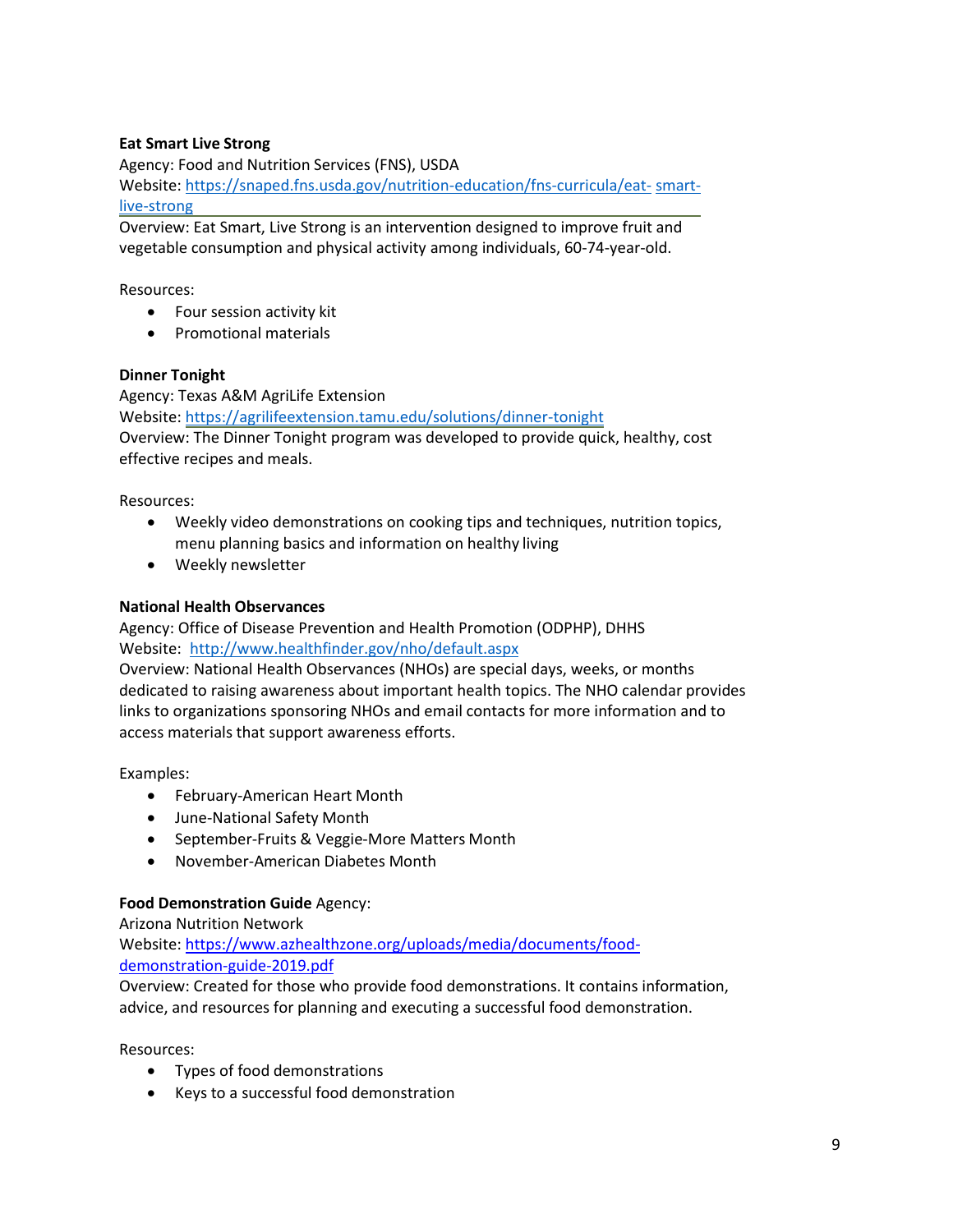- How to conduct a food demonstration
- Acquiring foods and facilities
- Sanitation and food safety
- Fruit and vegetable guide
- Food Demonstration Evaluation Tool

# **Food Labeling, Nutrition, Food Safety, Dietary Supplements**

Agency: Food and Drug Administration (FDA) Center for Safety and Applied Nutrition (CFSAN), DHHS Website:<https://www.fda.gov/food/resources-you-food/cfsan-education-resource-library> Overview: The website provides information on food safety, foodborne illness, food labeling, dietary supplements, food choices. Some publications are in English, Spanish, and other languages. Print materials may be ordered free or at low-cost from<https://epublication.fda.gov/epub/>

Resources:

- Industry and consumer resources
- Infographics on food safety
- Conversations with food experts
- Information for consumers, food industry, health educators, health professionals
- Food safety information for older adults[, https://www.fda.gov/media/83744/download](https://www.fda.gov/media/83744/download)

# **New Food Labeling**

Agency: FDA, CFSAN, DHHS Website:<https://www.fda.gov/food/food-labeling-nutrition/changes-nutrition-facts-label> Overview: The website provides information on the new food labeling requirements.

- Food industry and consumer resources and materials
- New and improved nutrition facts label information
- Nutrition labeling Information for restaurants and retail
- Gluten-Free Labeling
- Spanish materials
- Nutrition education materials and resources for consumers, health educators, health care professionals
	- o Social Media Kit
	- o What's New
	- o Serving Size
	- o Calories
	- o Percent Daily Value
	- o Added Sugars
	- o Folic Acid
	- o Using the Nutrition Facts Label and MyPlate to Make Healthier Choices
	- o How to Understand and Use
	- o Using the Nutrition Facts Label for Older Adults[, https://www.fda.gov/food/new](https://www.fda.gov/food/new-nutrition-facts-label/using-nutrition-facts-label-older-adults)[nutrition-facts-label/using-nutrition-facts-label-older-adults](https://www.fda.gov/food/new-nutrition-facts-label/using-nutrition-facts-label-older-adults)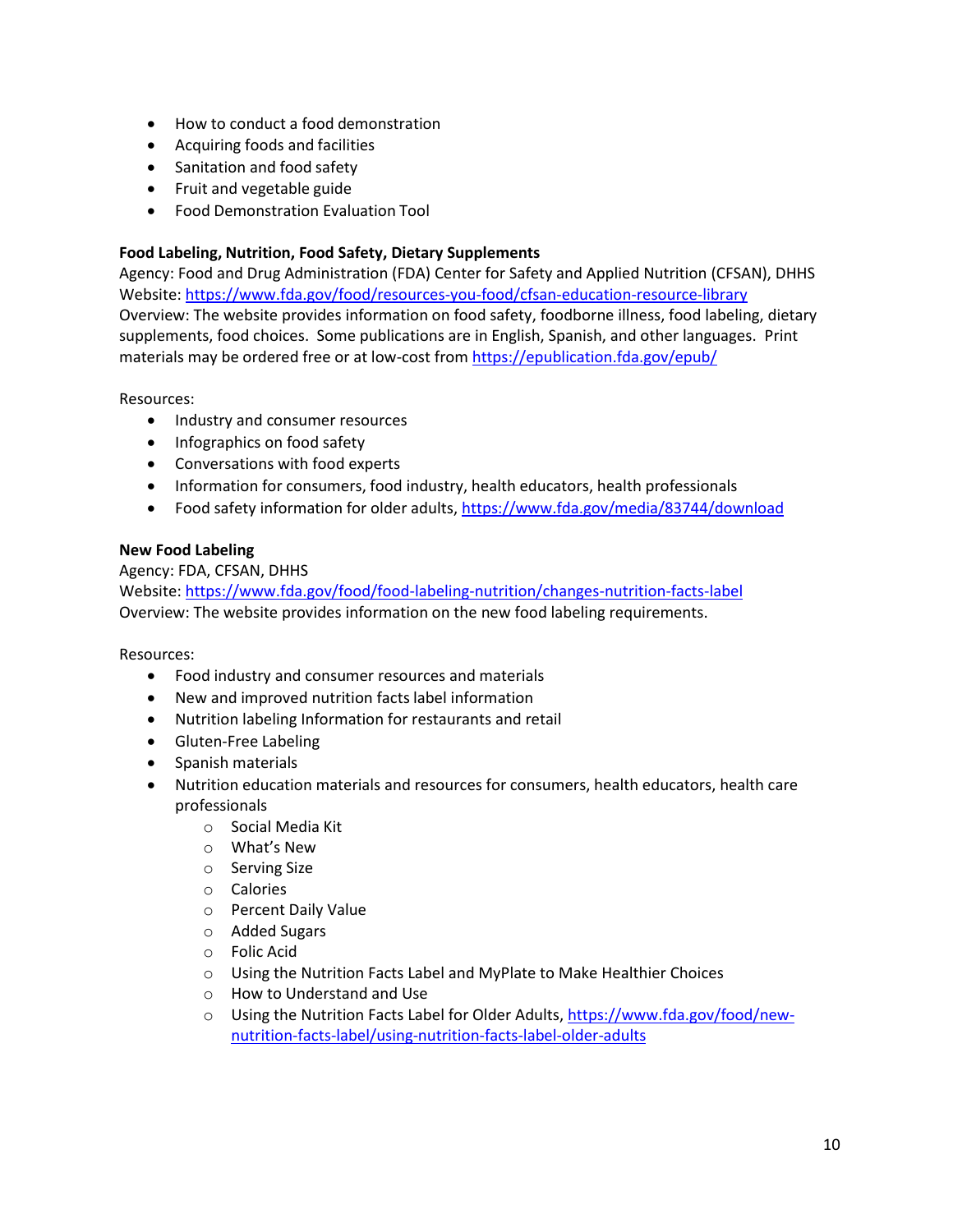# **Fresh Conversations**

Agency: Iowa Department of Public Health

Website: <https://idph.iowa.gov/inn/fresh-conversations>

Overview: A nutrition education program designed to support healthy aging and independence, with a focus on OAA congregate nutrition site participants. Developed in Iowa, participants gather in communities to discuss current nutrition and health topics, taste low-cost healthy recipes, and discover new ways to stay active and independent.

Resources:

- Training material
- Promotional materials
- External websites for additional resources

# **Stay Independent: A Healthy Aging Series**

Agency: Iowa State University Extension and Outreach Service

Website[: https://www.extension.iastate.edu/humansciences/stay-independent](https://www.extension.iastate.edu/humansciences/stay-independent)

Overview: A nutrition education program designed to help older adults set realistic goals for eating well and moving more. Developed by the Iowa State University Extension Service, there is a series of workshops designed for 60-90 minutes. The workshops encourage an exchange of ideas and include healthy recipes.

Resources:

- 4 videos, emphasizing three meals a day, increased fruit and vegetable consumption, consuming adequate protein, and exercise for independence
- Websites for additional materials

#### **Words on Wellness**

Agency: Iowa State University Extension and Outreach Service Website[: https://www.extension.iastate.edu/humansciences/wellness](https://www.extension.iastate.edu/humansciences/wellness) Overview: A monthly newsletter targeted at families that include information on nutrition, food, food safety, and health. Newsletters include healthy recipes.

Resources:

• Downloadable color two-page newsletters

#### **Seniors Eating Well**

Agency: University of Minnesota Extension Website[: https://extension.umn.edu/customized-education/seniors-eating-well](https://extension.umn.edu/customized-education/seniors-eating-well)

Overview: A nutrition education program that teaches adults age 50 and older about nutrition, physical activity, and other aspects of health living. There are nine lessons of about 45 minutes each. These are designed to be provided in senior centers, community centers, and housing. Materials may be obtained from the SNAP-Ed Team within Minnesota.

Resources:

Nutrition education materials designed for other age groups External websites for additional materials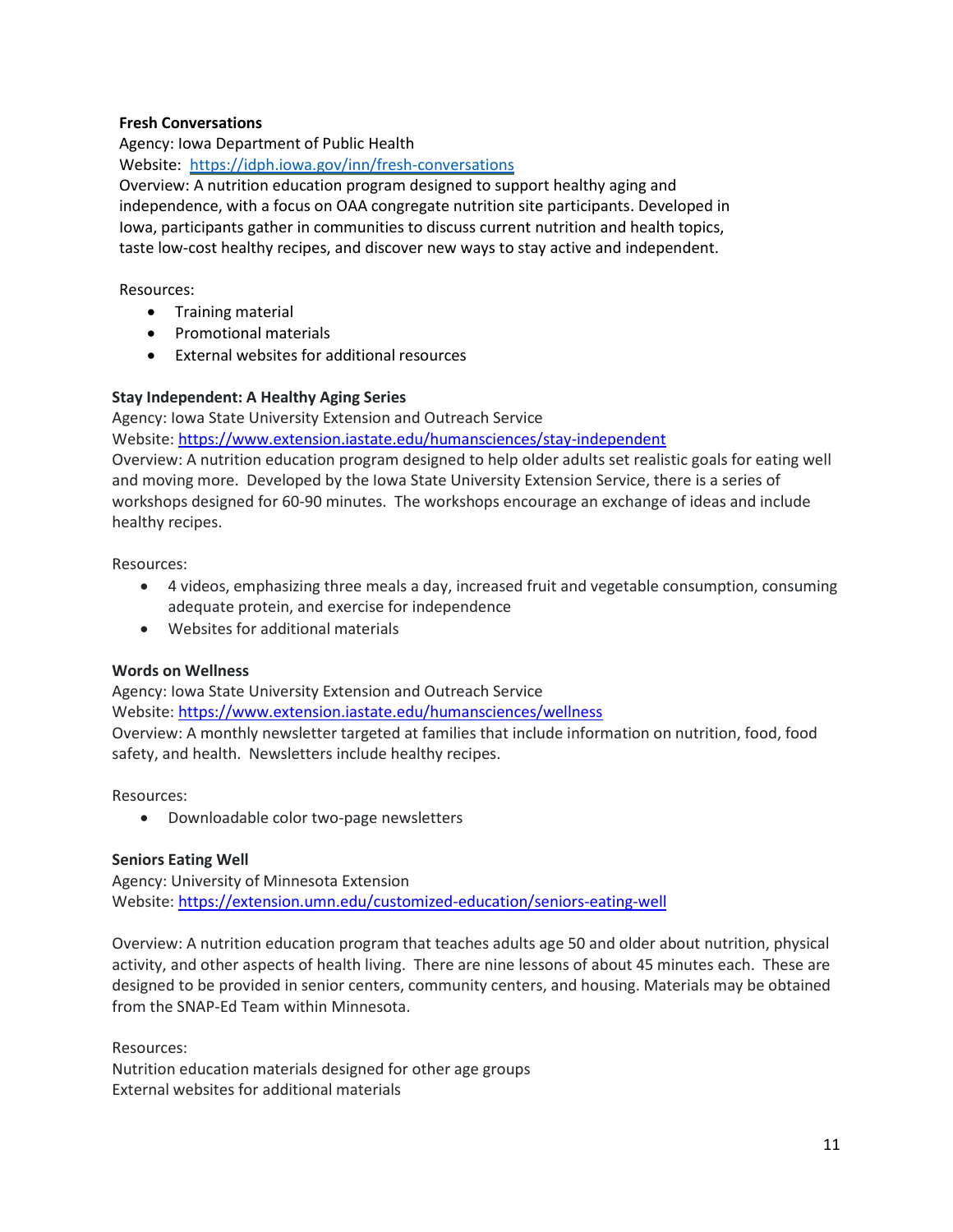# **National Institute of Health (NIH), DHHS**

Agency: National Institute of Diabetes and Digestive and Kidney Disease (NIDDK) Website: [https://www.niddk.nih.gov/health-information/weight](https://www.niddk.nih.gov/health-information/weight-management/healthy-eating-physical-activity-for-life/health-tips-for-older-adults)[management/healthy-eating-physical-activity-for-life/health-tips-for](https://www.niddk.nih.gov/health-information/weight-management/healthy-eating-physical-activity-for-life/health-tips-for-older-adults)[older-adults](https://www.niddk.nih.gov/health-information/weight-management/healthy-eating-physical-activity-for-life/health-tips-for-older-adults)

Overview: Information provided is part of the Healthy Eating & Physical Activity for Life Series.

Resources:

- [Healthy Weight](https://www.niddk.nih.gov/health-information/weight-management/healthy-eating-physical-activity-for-life/health-tips-for-older-adults#weightOlder)
- [Healthy Eating](https://www.niddk.nih.gov/health-information/weight-management/healthy-eating-physical-activity-for-life/health-tips-for-older-adults#eatingOlder)
- [Healthy Eating Tips](https://www.niddk.nih.gov/health-information/weight-management/healthy-eating-physical-activity-for-life/health-tips-for-older-adults#eatingTips)
- Physical Activity

#### **National institute of Health (NIH), DHHS**

Agency: National Institute of Diabetes and Digestive and Kidney Disease (NIDDK) Website[: https://www.niddk.nih.gov/health-information](https://www.niddk.nih.gov/health-information) Overview: Information on health conditions for consumers

Resources:

- Weight management
- Diabetes
- Diet and nutrition

#### **EatRight**

Organization: Academy of Nutrition and Dietetics Website: https:/[/www.eatright.org/food](http://www.eatright.org/food) Overview: Includes nutrition and health information for older adults.

- Dietary Guidelines and MyPlate
- Vegetarian and Special Diets
- Healthy Eating
- Preventing Illness
- Food safety
- Recipes, cooking tips and trends
- Smart shopping, snack, and meal ideas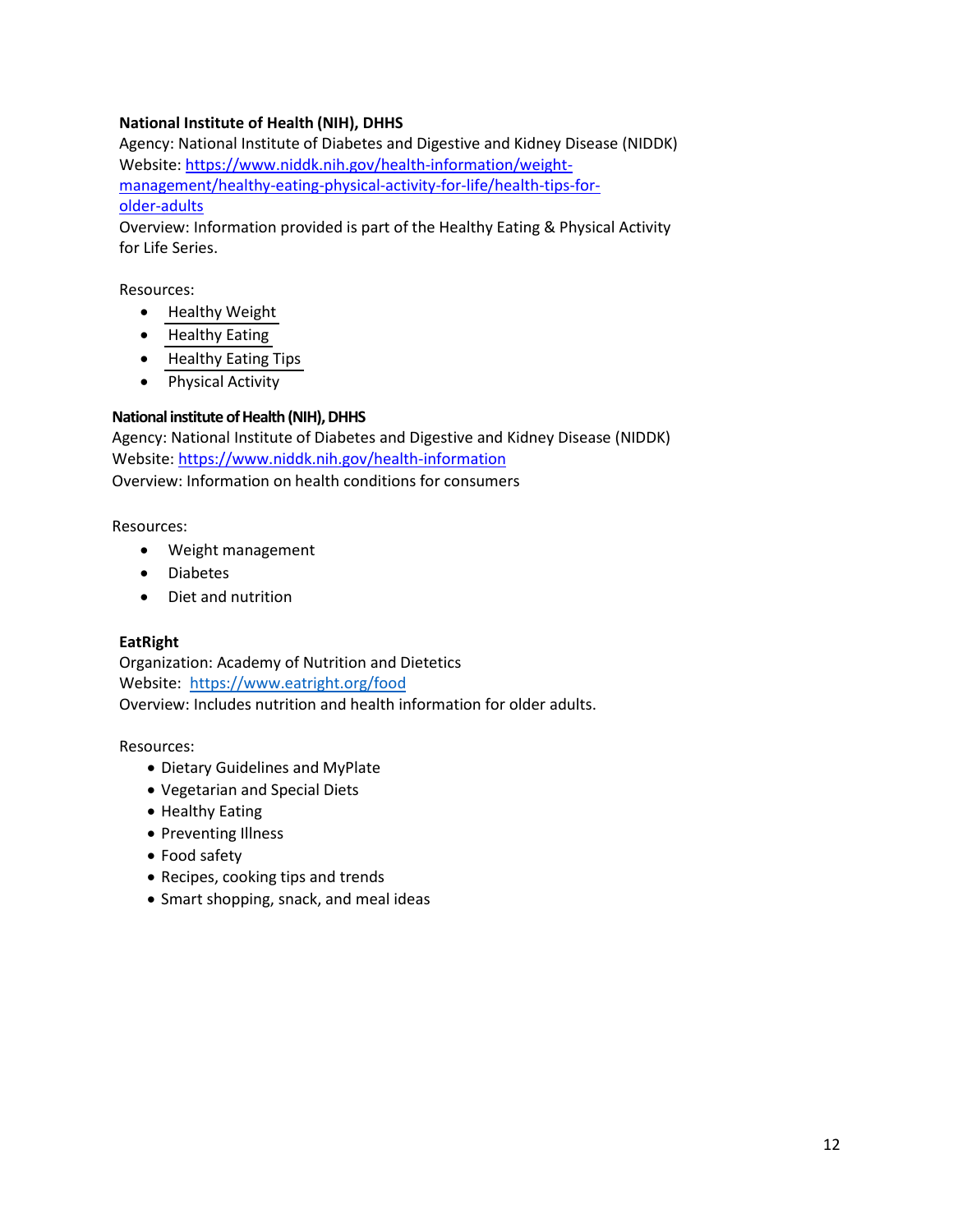Training Resources to Support Virtual Programming: Recorded Webinars and Podcasts There are many recorded trainings available for senior nutrition program professions seeking to refresh their knowledge on available nutrition resources and on techniques for offering virtual nutrition education.

- Toolkit: Nutrition Education in Congregate and Home Delivered Meals Program Setting Part 1 [https://nutritionandaging.org/toolkit-nutrition-education-in-congregate-and-home-delivered](https://nutritionandaging.org/toolkit-nutrition-education-in-congregate-and-home-delivered-meal-program-settings-part-1-what-do-we-know/)[meal-program-settings-part-1-what-do-we-know/](https://nutritionandaging.org/toolkit-nutrition-education-in-congregate-and-home-delivered-meal-program-settings-part-1-what-do-we-know/)
- Toolkit: Nutrition Education in Congregate and Home Delivered Meals Program Setting Part 2 [https://nutritionandaging.org/toolkit-nutrition-education-in-congregate-and-home-delivered](https://nutritionandaging.org/toolkit-nutrition-education-in-congregate-and-home-delivered-meal-program-settings-part-2-where-do-we-go/)[meal-program-settings-part-2-where-do-we-go/](https://nutritionandaging.org/toolkit-nutrition-education-in-congregate-and-home-delivered-meal-program-settings-part-2-where-do-we-go/)
- Tools for Reaching a Remote Audience: Webinar and Tips <https://www.ncoa.org/resources/tools-for-reaching-a-remote-audience-webinar-tips/>
- Addressing Social Isolation for Older Adults During the COVID-19 Crisis [http://www.advancingstates.org/sites/nasuad/files/u24453/Social%20Isolation%20Response%2](http://www.advancingstates.org/sites/nasuad/files/u24453/Social%20Isolation%20Response%20final.pdf) [0final.pdf](http://www.advancingstates.org/sites/nasuad/files/u24453/Social%20Isolation%20Response%20final.pdf)
- Events and Program Ideas to Target Social Isolation Among Clients <https://nutritionandaging.org/events-program-ideas-to-target-social-isolation-among-clients/>
- Toolkit: Make Your Mark on the Congregate Nutrition Program <https://nutritionandaging.org/toolkit-making-your-mark-on-the-congregate-nutrition-program/>

*For Additional Reading* 

- Eight Steps for a Smoother Transition to Online Learning. Available at: [https://www.facultyfocus.com/articles/online-education/eight-steps-for-a-smoother-transition](https://www.facultyfocus.com/articles/online-education/eight-steps-for-a-smoother-transition-to-online-teaching/)[to-online-teaching/.](https://www.facultyfocus.com/articles/online-education/eight-steps-for-a-smoother-transition-to-online-teaching/) Accessed on: May 15, 2020.
- Opportunities for telehealth of nutritionists and registered dietitians. Available at: [https://www.eatrightpro.org/practice/practice-resources/telehealth/practicing-telehealth.](https://www.eatrightpro.org/practice/practice-resources/telehealth/practicing-telehealth) Accessed on: May 15, 2020.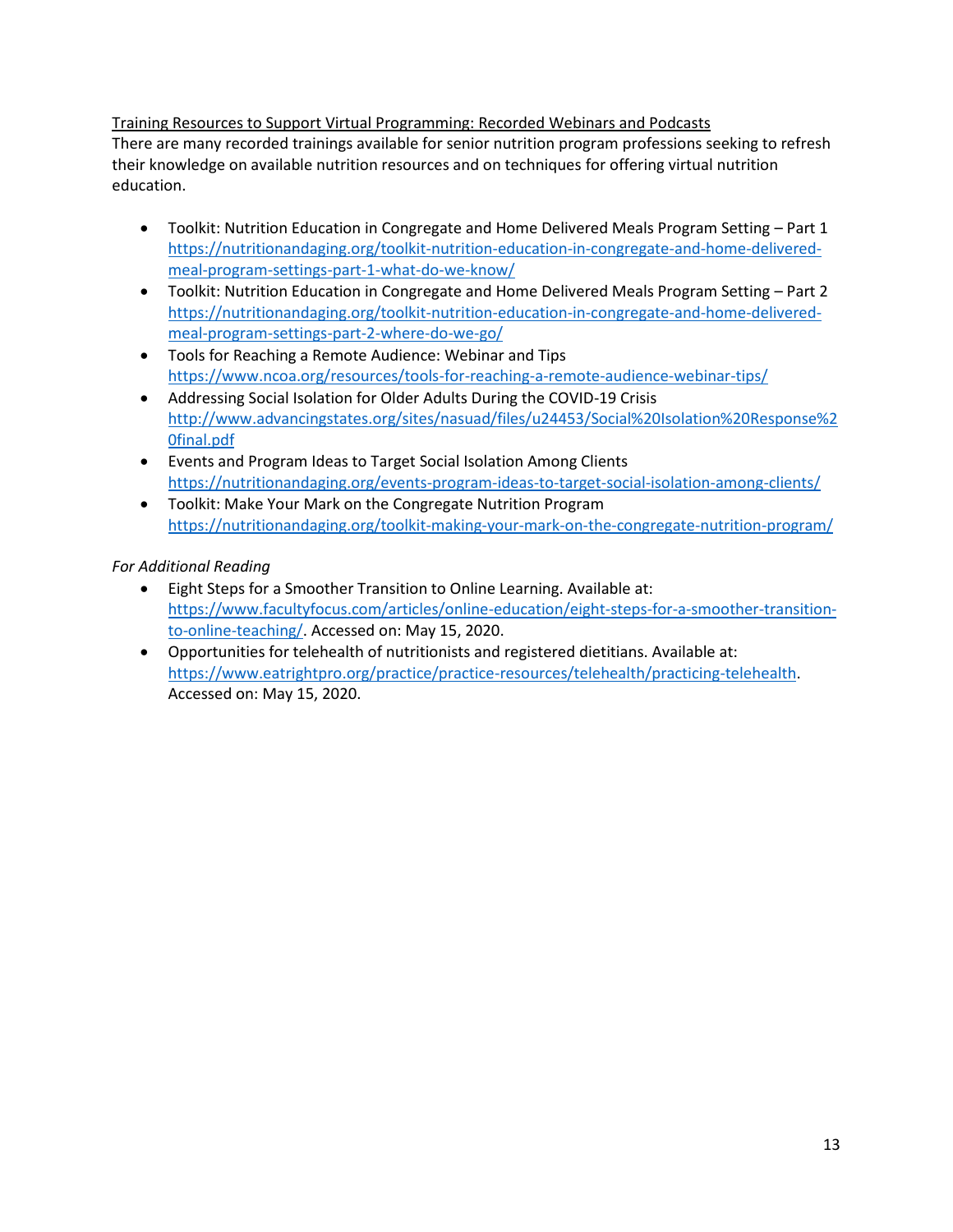# **Summary of Nutrition Education Programs Targeted at Older Adults**

Virtual nutrition education is a way to connect with older adults and provide this vital nutrition service outside of face-to-face settings. There are many nutrition education resources online that you can use to provide services virtually! Here are some examples of existing resources.

| <b>Program Name</b>                                                                                 | <b>Website/Contact</b>                                                                              | <b>Description</b>                                                                                                                                  | <b>Delivered</b><br><b>By</b>     | <b>Title III-D</b><br><b>Approved</b> | <b>Tailored</b><br>for Older<br><b>Adults?</b> | <b>Key Words</b>                                                          |
|-----------------------------------------------------------------------------------------------------|-----------------------------------------------------------------------------------------------------|-----------------------------------------------------------------------------------------------------------------------------------------------------|-----------------------------------|---------------------------------------|------------------------------------------------|---------------------------------------------------------------------------|
| <b>Start Simple with MyPlate:</b><br><b>Food Planning During the</b><br><b>Coronavirus Pandemic</b> | https://www.choosemyplate.gov/<br>coronavirus                                                       | Includes a 2-page downloadable PDF handout,<br>sample 2-week menus, MyPlate plan tool. Can<br>be tailored for older adults.                         | <b>USDA</b>                       | No                                    | No; can be<br>modified                         | • MyPlate<br>• Food Planning<br>• Pandemic                                |
| <b>Using the Nutrition Facts</b><br><b>Label: For Older Adults</b>                                  | https://www.fda.gov/food/new-<br>nutrition-facts-label/using-<br>nutrition-facts-label-older-adults | Includes an 8-page downloadable PDF<br>handout and information on how to read a<br>label.                                                           | <b>FDA</b>                        | <b>No</b>                             | Yes                                            | • Food label<br>• Nutrition facts label<br>• Nutrient needs               |
| <b>NCOA Healthy Eating Tips</b><br>for Seniors                                                      | https://www.ncoa.org/economic-<br>security/benefits/food-and-<br>nutrition/senior-nutrition/        | Includes a variety of healthy eating videos and<br>visually appealing infographics to complement<br>education.                                      | <b>NCOA</b>                       | <b>No</b>                             | Yes                                            | • Healthy eating<br>• Eating Well<br>• Eating on a budget                 |
| <b>NIA Exercise and Physical</b><br><b>Activity (formerly Go4Life)</b>                              | https://www.nia.nih.gov/health/e<br>xercise-physical-activity                                       | Includes educational articles, physical activity<br>tracking tools and a Walking Club toolkit                                                       | <b>NIH</b>                        | <b>No</b>                             | Yes                                            | $\bullet$ Exercise<br>• Physical activity<br>• Walking                    |
| <b>Go4Life Videos</b>                                                                               | https://www.youtube.com/playlis<br>t?list=PLCCD15A44D95DBCDF                                        | Includes five short exercise videos specifically<br>tailored for older adults.                                                                      | <b>NIH</b>                        | No                                    | Yes                                            | $\bullet$ Exercise<br>• Physical activity                                 |
| FDA Food Safety for Older<br><b>Adults</b>                                                          | https://www.fda.gov/food/peopl<br>e-risk-foodborne-illness/food-<br>safety-older-adults             | Includes a downloadable PDF guide and<br>covers multiple foods safety topics.                                                                       | <b>USDA</b>                       | <b>No</b>                             | Yes                                            | • Food safety<br>• Food storage<br>• Foodborne illness                    |
| <b>Fresh Conversations</b>                                                                          | https://idph.iowa.gov/inn/fresh-<br>conversations/coordinators/traini<br>ng-materials               | Includes training videos and PDFs. Program<br>can be implemented virtually with guidance &<br>permission from the Iowa Dept. of Public<br>Health.   | Iowa Dept.<br>of Public<br>Health | No                                    | Yes                                            | • Healthy eating<br>$\bullet$ SNAP-Ed<br>• Eating on a Budget             |
| <b>Eat Smart, Live Strong</b>                                                                       | https://snaped.fns.usda.gov/nutri<br>tion-education/fns-curricula/eat-<br>smart-live-strong         | Designed to improve fruit and vegetable<br>consumption & physical activity. Includes PDF<br>guides and handouts for 4 lessons.                      | <b>USDA</b>                       | $\overline{N}$                        | Yes                                            | • Healthy eating<br>• Fruits & vegetables<br>• Physical activity          |
| <b>Cooking Matters</b>                                                                              | http://cookingmatters.org/tips                                                                      | Includes videos and educational articles to<br>promote cooking. Can be tailored for older<br>adults.                                                | Cooking<br><b>Matters</b>         | <b>No</b>                             | No; can be<br>modified                         | • Cooking<br>• Healthy eating<br>• Eating on a budget                     |
| Eat Smart, Move More,<br><b>Weigh Less</b>                                                          | https://esmmweighless.com/                                                                          | An evidence-based program designed to<br>engage older adults in adopting evidence-<br>based strategies necessary for achieving a<br>healthy weight. | <b>NC State</b><br>University     | Yes                                   | Yes                                            | $\bullet$ Weight<br>Management<br>• Healthy Eating<br>• Physical Activity |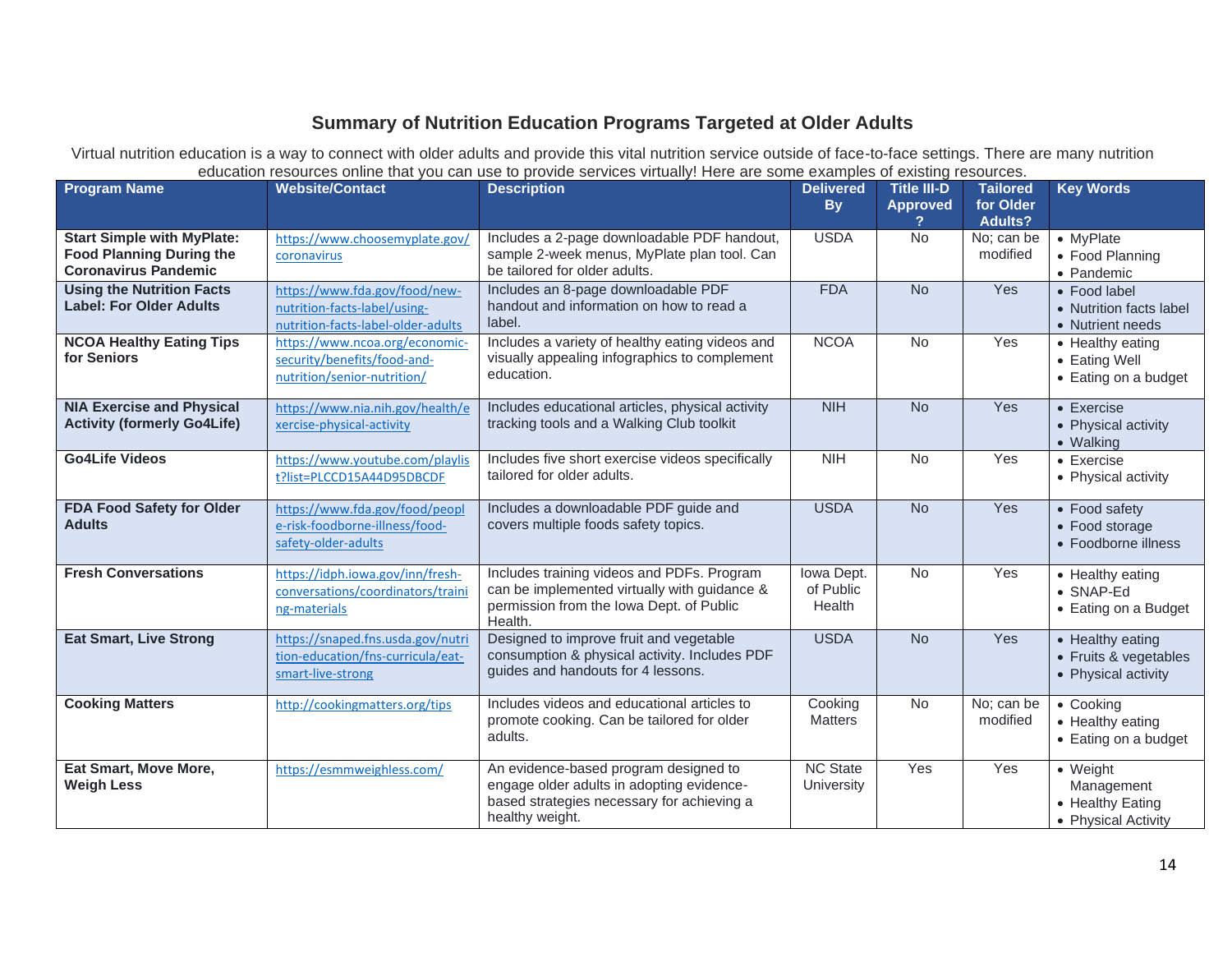| <b>Healthy Eating for Successful</b><br><b>Living in Older Adults</b> | https://healthyliving4me.org/pro<br>grams/ | A program for older adults about nutrition and<br>lifestyle changes to promote better health.<br>Based on the USDA MyPlate, components<br>include: goal setting, problem solving, group | The<br>Healthy<br>Living<br>Center of | No. | Yes | • Healthy eating<br>$\bullet$ Exercise<br>• Grocery Store<br>• Meal Preparation |
|-----------------------------------------------------------------------|--------------------------------------------|-----------------------------------------------------------------------------------------------------------------------------------------------------------------------------------------|---------------------------------------|-----|-----|---------------------------------------------------------------------------------|
|                                                                       |                                            | support, nutrition education, self-assessment,<br>and management of dietary patterns. Lay                                                                                               | Excellence                            |     |     |                                                                                 |
|                                                                       |                                            | leaders, 6-sessions, dietitian support needed to<br>implement.                                                                                                                          |                                       |     |     |                                                                                 |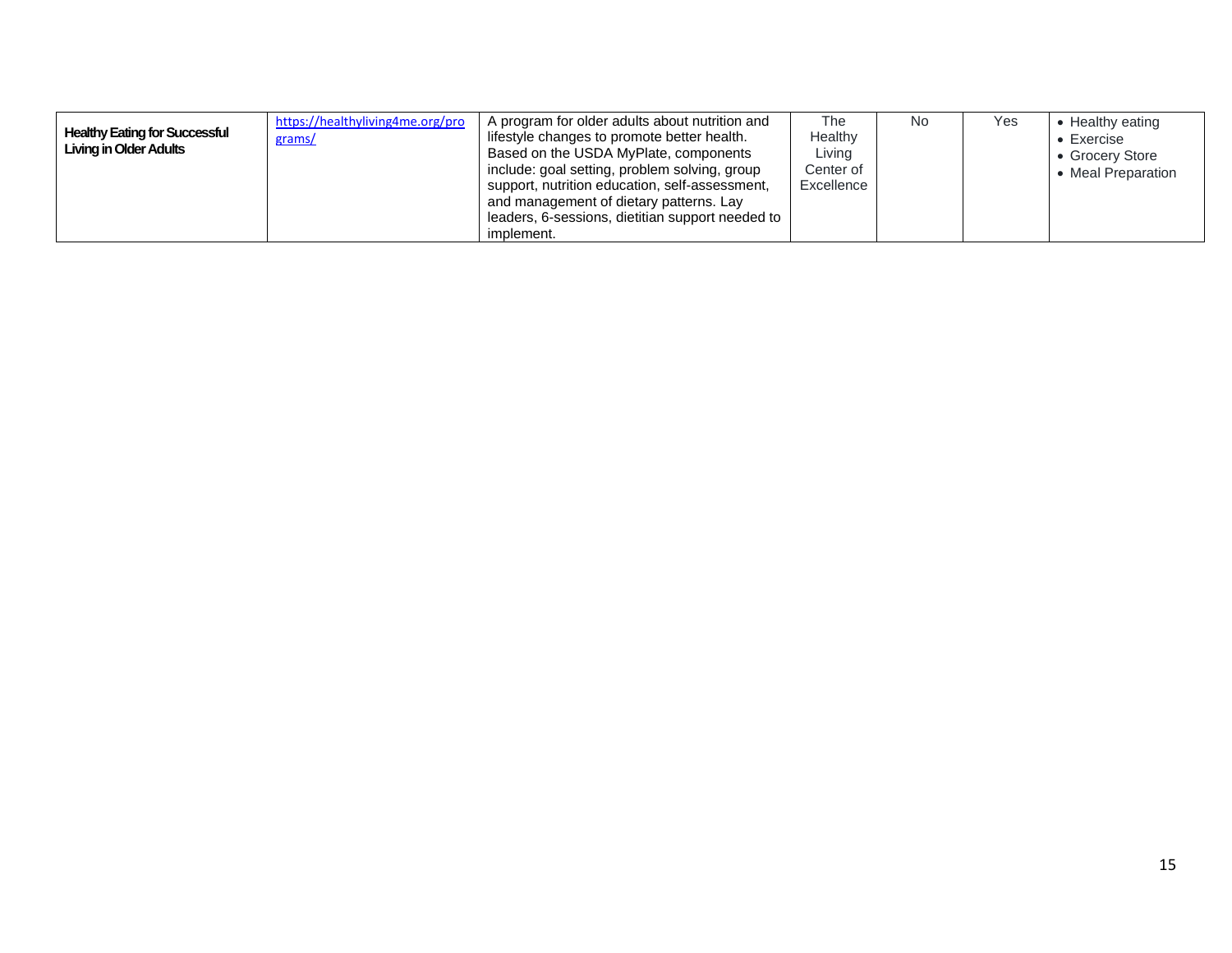# **APPENDIX**

# *Nutrition Education Program Template*

This is one possible format for planning a nutrition education session.

# **Lesson Plan Title:**

# **Objective:**

Provide one or two behavioral/measurable outcomes

# **Lesson Plan:**

| <b>Content</b>                                                           | <b>Instructional Strategy</b><br>PowerPoint<br>Lecture<br>Group discussion<br><b>Handouts</b><br>Video<br>Learning Activity<br><b>Cooking Demonstration</b> | Time Frame<br>Estimate of minutes<br>Keep session short<br>and to the topic. |
|--------------------------------------------------------------------------|-------------------------------------------------------------------------------------------------------------------------------------------------------------|------------------------------------------------------------------------------|
| <b>Overview:</b><br>What is to be presented?                             |                                                                                                                                                             | 1 minute                                                                     |
| Topic:<br>Why is it important?<br>How is it implemented?                 |                                                                                                                                                             | 8 minutes                                                                    |
| <b>Summary and Takeaways:</b><br>What behavioral changes can<br>be made? |                                                                                                                                                             | 3 minutes                                                                    |
| <b>Evaluation:</b>                                                       | Printed<br>Multiple choice or Likert<br>Scale Comment Box<br>Other topics of interest                                                                       | 2 minutes                                                                    |